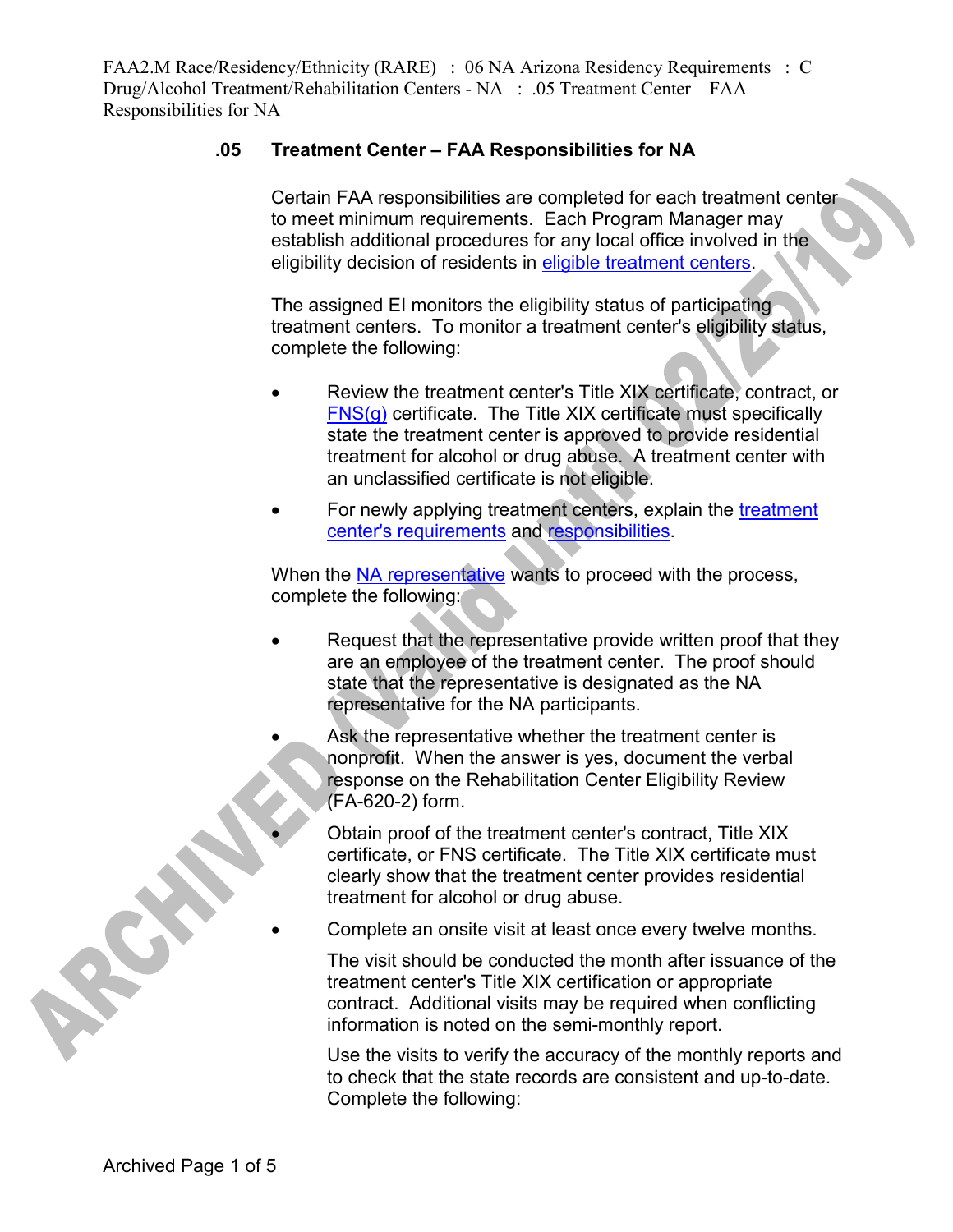- Include a review of the treatment center's participating residents. Compare the Rehabilitation Center Semi-Monthly Residential Activity Report (FA-620-1) provided by the treatment center with the local office records.
- Update the status of the Title XIX certificate or contract.
- Review for timely change reporting and return of benefits.
- Review any problems presented by the treatment center.
- Review additional areas as appropriate and necessary in establishing the treatment center's ongoing eligibility.
- Complete the FA-620-2 following an initial or onsite review.

Route a completed copy of the FA-620-2 to the Region Program Manager through the supervisor. Place the original with the local office records.

Use the FA-620-2 to document the following:

- The treatment center's name, address, and phone number.
- The treatment center's NA representative.
- The treatment center's nonprofit status and information regarding the status.
	- FNS certification issue date and certification number or the expiration date of the Title XIX certification or contract.
		- The Director's name.
	- Whether a review was completed of the treatment center's record keeping system. The review should determine whether the treatment center can identify that all benefits for participants have been dispersed correctly. This includes prior and current participants.
- Whether the treatment center's records show that the treatment center received a signed Returned Food Stamp Receipt (FA-550) from each leaving participant, whenever possible.
- Identifies that the center gives each leaving participant a Change Report (FA-412). Also shows that the participant is told to report their new circumstances to FAA within 10 days, whenever possible.

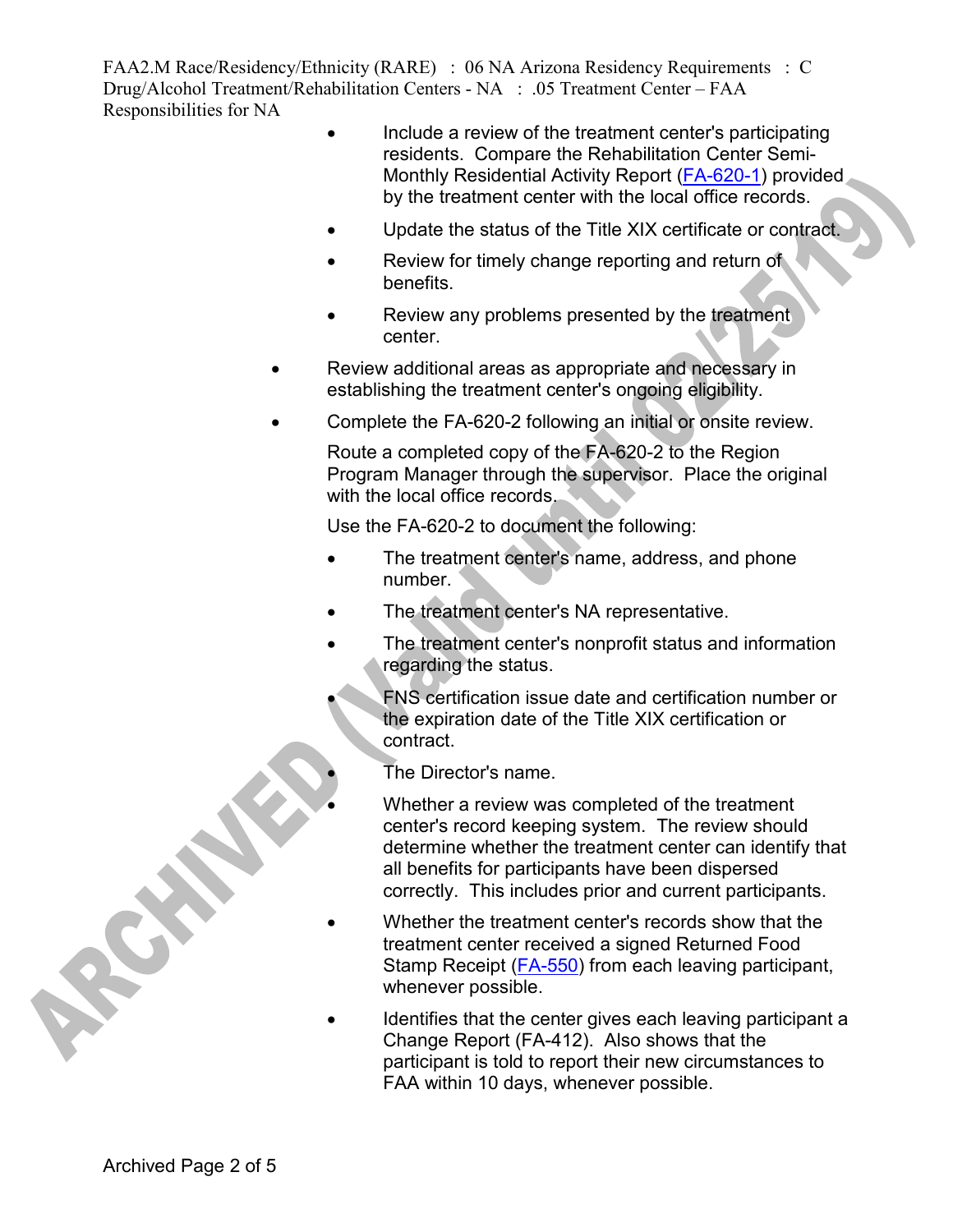- On-site visit dates with results noted.
- Any other appropriate information obtained during the on-site visit.
- Establish and maintain a case record for each center. At a minimum, include the following in each record:

All FA-620-1 reports for the last two-year period.

When the center has an outstanding issue, keep all related materials until the issue is resolved. Outstanding issues could include, but are not limited to the following:

- Outstanding overpayments.
- Opposed or appealed center disqualification.

All FA-620-2 reviews completed. This includes the center's initial certification and later on-site visits for the last two-year period. Maintain older reviews when there is an outstanding issue.

All written correspondence with the center for the last two years. Maintain older correspondence when there is an outstanding issue.

Additional documentation when necessary due to unclear or questionable situations.

• Meet with the center's representative to review the center's rights and responsibilities. Meet with the representative in the following situations:

At the time the center is approved to participate.

Any time a new NA representative is appointed.

At the request of the center.

• Monitor the timely receipt of the semi-monthly report (FA-620-1) from each center. The center may not provide the report by close of business on the fifth and 20th of each month. When this occurs, complete the following procedures:

Contact the center to determine the reason the report is not turned in.

When the center fails to provide the report after being contacted, the following must occur:

- Review the situation with the supervisor.
- The supervisor contacts the Local Office Manager (LOM) or Region Program Manager (PM) to report the situation.

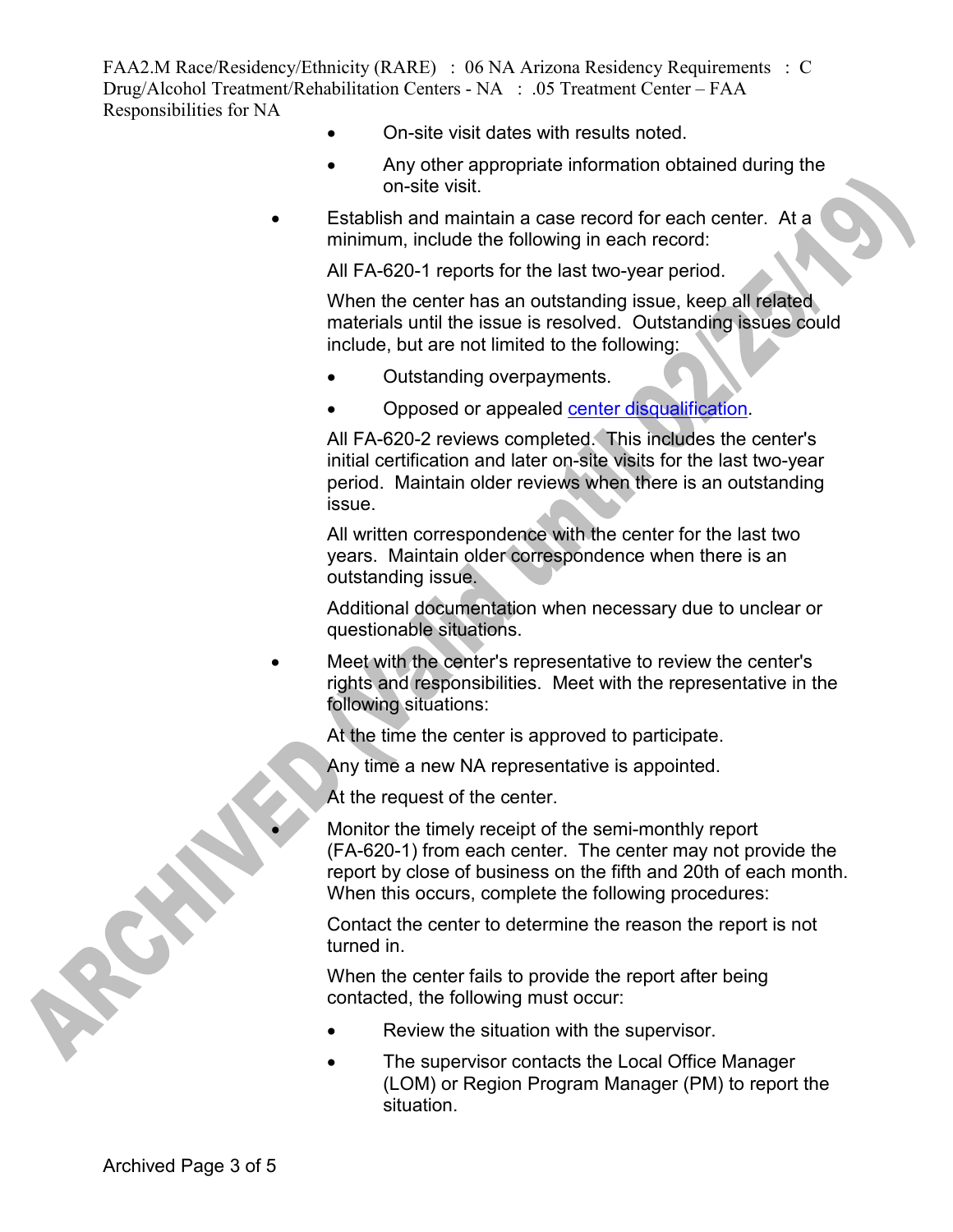- The LOM or PM contacts the center's director to review the center's responsibilities. The LOM or PM contacts the director to discuss that failure to report results in ineligibility to participate in the NA program. (See Treatment Center Disqualifications)
- Review the accuracy of the center's FA-620-1. Route all actions required to be treated as a change through ACTS.

When the FA-620-1 is received, complete the following:

- Access AZTECS when a participant no longer lives at the center. Determine when a change of address was keyed. Also determine when the case was closed, and appropriate notice sent.
- Compare the list of current residents on the report with the previous report turned in. Identify when a resident participant's name is left off of the resident listing.

Contact the center to resolve the discrepancy when a change has not been reported to the local office and either of the following occur:

- A resident's name is not on the current list.
- The resident is not shown as having left the center.
- Access AZTECS to determine when a change of address is keyed on ADDR too late to stop the benefits from being mailed to the center. When the benefits are wrongly mailed to the center, contact the center for return of the benefits.

Determine when the center correctly dispersed any benefits held for a departing participant. (See Treatment Center Responsibilities)

At the end of each month review the local office records for the benefits that are returned to the local office from the center. Ensure that all benefits the center is not eligible to keep, they return. When the benefits are not returned, complete the following:

- Contact the center to pursue the return of the benefits.
- Establish an overpayment claim when the benefits are not received.